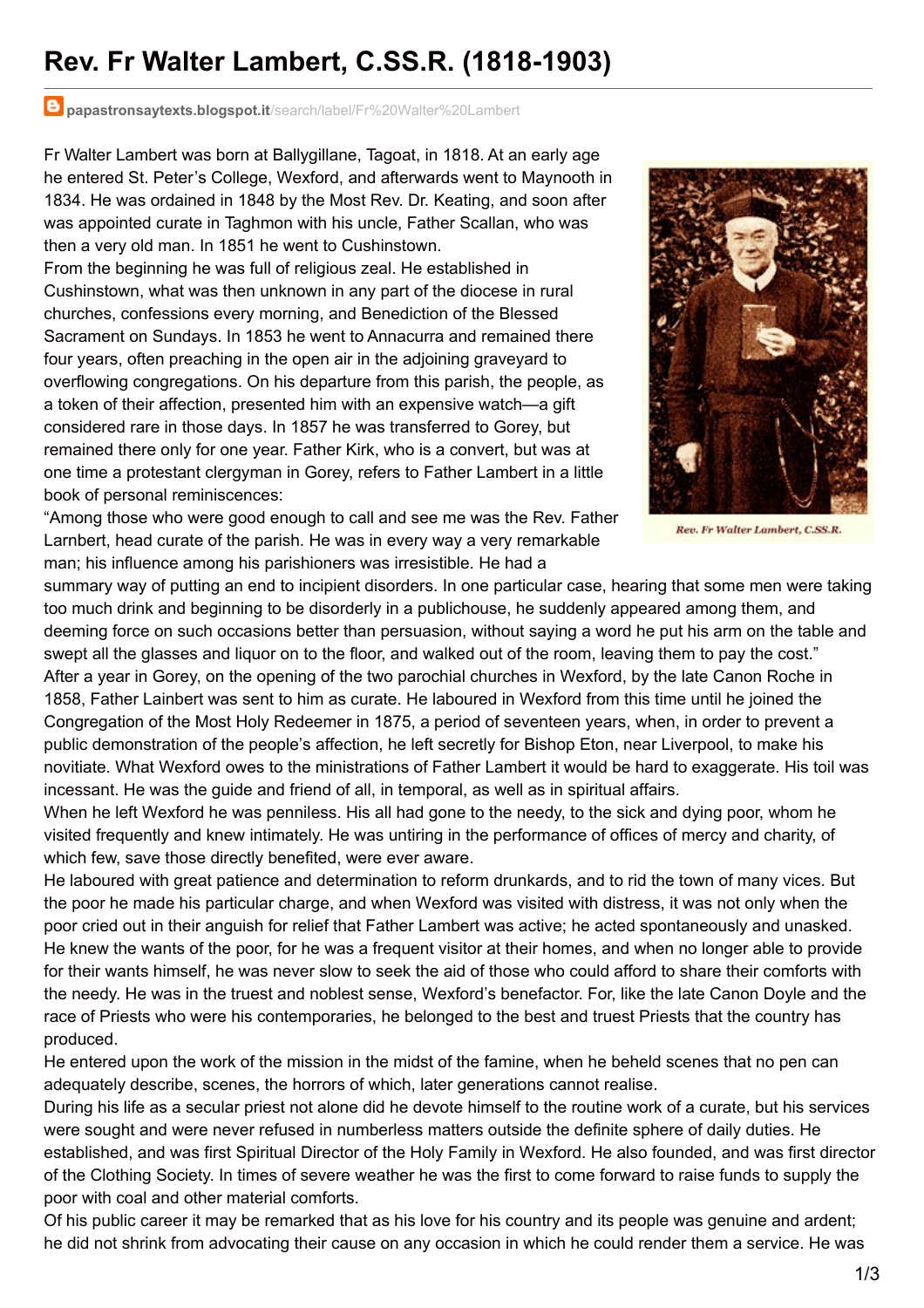a most steadfast and determined man and no influence could make him swerve an iota from the opinions which he honestly held.

Before speaking of his life as a Redemptorist, it may be mentioned that Father Lambert's piety led him, in the year 1870, to make a pilgrimage to the Holy Land. In after life he used to relate many most edifying and interesting anecdotes of this pilgrimage.

About twenty-eight years ago, when fifty-seven years old, he entered the Congregation. It might naturally have been supposed that a man of fifty-seven would be too old to enter on an entirely new career, and that, even if he did attempt this his life in a new sphere could be but short. But Father Lambert was no ordinary man. As a secular Priest he had gone through three trying periods of cholera and only the strongest constitution could have survived the work in which his sacred ministry constantly engaged him during those times. He was now about to submit his iron constitution to the wearing life of a missionary.

For many years he had felt the call to leave all for the love of God. At length, with great difficulty, he procured the permission of his Superiors to go to South Africa, in order to work there on the secular mission, where Priests were few and the Catholic population widely scattered. His books had already been sent on before him. Suddenly, and no doubt by an all wise disposition of Divine Providence, circumstances induced Father Lambert to change his plans. Instead of going on board the steamer for South Africa, he entered the Redemptorist Novitiate at Bishop Eton. This change of intention is very remarkable, for, as has already been said, he was a man not of a fickle disposition, but of iron resolution. He did change his mind however, and his novitiate began. His Novice Master was Father Ziereis, a native of Bavaria. He was a strict disciplinarian and tried his new novice severely. There are many stories told of that Novitiate; a feature that shines out, in all these is, what one may call the joyous boyishness of this novice of fifty-seven years. Father Lambert had been his own master up to this time. Now he had to give up his own ways even in the smallest and most trifling matters. A few weeks before, he had been the idol of Wexford, looked up to by all, wielding as much power as any man in that town; now he kneels down when corrected by his Novice Master and associates and goes out to walk with young boy-novices. It was necessary for him to mould his life to the Redemptorist model, a thing which may be comparatively easy for one called to the Congregation in his youth, but which must have cost a man of Father Lambert's age heroic self-denial. But Father Lambert had evidently counted the cost. He persevered, and in due time was professed. Then began his wonderful missionary career of twenty-seven years, during which he preached in many places in Ireland, England, and Scotland. He was stationed for a long time in Clapham, London, where the Redemptorists have a large parish. Here he was very popular and had considerable influence over many. As part of the duties of parish work he had frequently to attend to "sick calls" by night.

At this time he gave many missions in London and in other parts of England. In these missions his labours, as may be expected, were mostly among his own people, and he used to go about, as is the custom, from house to house seeking the lost sheep of the House of Israel. Often did it happen that, when he called at the house of some Irish exiles, who had got on well in England, the door was slammed in his face, and he was rudely told that they would hear no mention of the mission or of religion.

During all his Redemptorist life he laboured unceasingly in the sacred tribunal of penance. On the English missions he often heard confessions almost until midnight, and would be again at work soon after five o'clock the next morning.

In Ireland he gave missions in most parts of the country. It was always with genuine pleasure that he visited his beloved native country, and the good people of Wexford were equally glad to see the kindly face of dear old Father Lambert.

During the twenty-seven years of his life as a missionary he often spent almost eight months of the year in giving missions. His order of the day on mission was, uniformly, as follows: He rose before five o'clock each morning; as soon as meditation was finished, at six o'clock, he went directly to his confessional; here he remained, always surrounded by numerous penitents, until the hour came for him to offer up Holy Mass; after Mass and Thanksgiving he took breakfast, for this he allowed very little time, and when breakfast could be given in the sacristy he would gladly take it there. It was his invariable rule to return immediately after breakfast to hear confessions once more; after this he would not leave the confessional until four o'clock in the afternoon. He always took his turn in giving the morning instructions and in preaching the evening sermons. Such was his mission life until three months before his death.

In Community life Father Lambert was full of playful mirth and fun. Up to the end he had the buoyant spirits of a young man; this trait in his character, together with a kindly nature, caused him to be much beloved by his